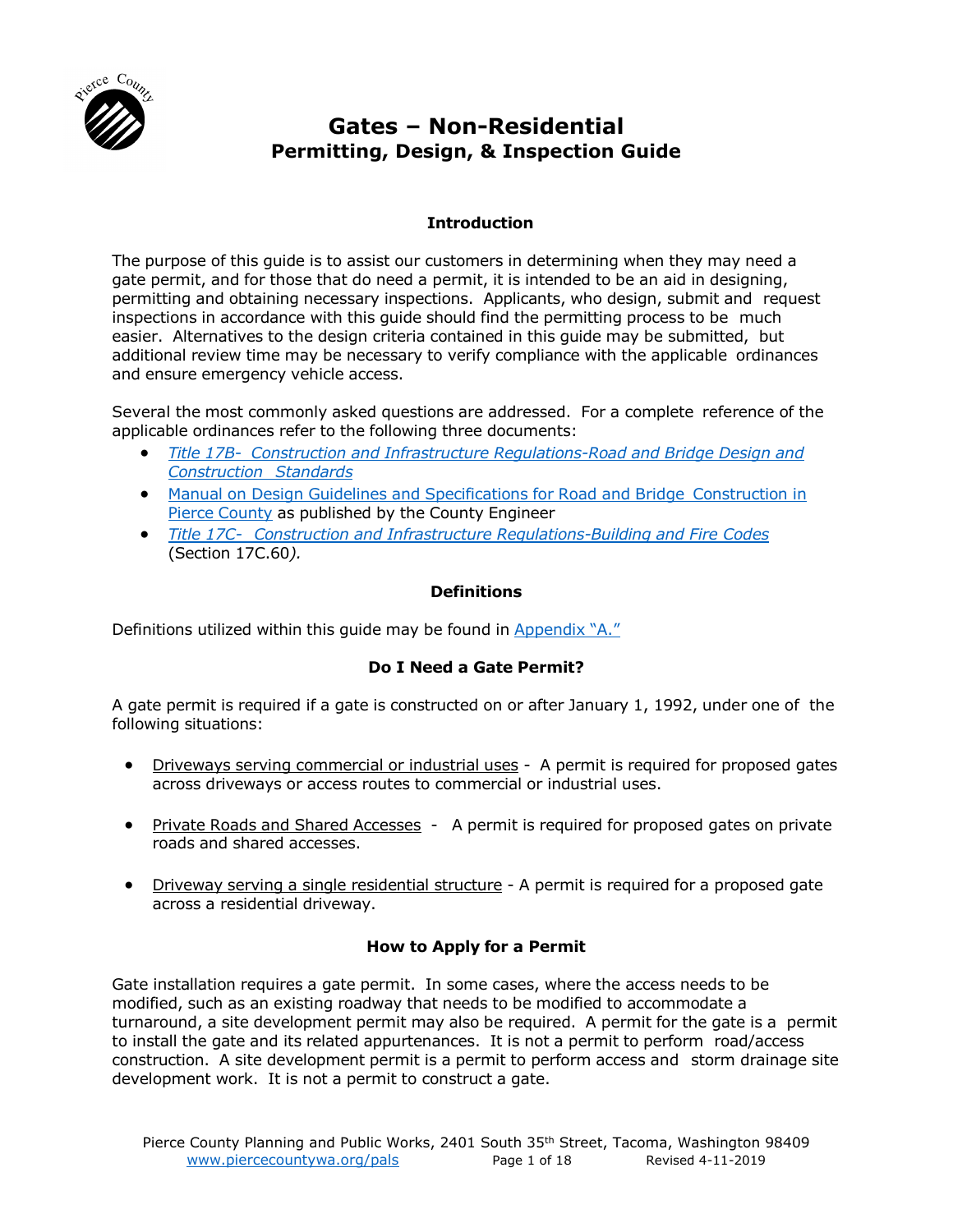The need for a site development permit should be determined prior to submitting the gate permit. This can be accomplished by requesting a determination by a Development Engineering representative at the Development Center.

For a gate permit, your application should include all the items identified on [Appendix "C"](#page-10-0) **- Gate Submittal Requirements** and **[Appendix "D"](#page-11-0) - Gate Information Sheet**. Make sure you attach the site plan and details. Application submittal can be made online by clicking the link:

[https://online.co.pierce.wa.us/cfapps/internet/account/login.cfm?logon\\_referer=https://palson](https://online.co.pierce.wa.us/cfapps/internet/account/login.cfm?logon_referer=https://palsonline.co.pierce.wa.us/palsonline/applyforpermit%20) [line.co.pierce.wa.us/palsonline/applyforpermit](https://online.co.pierce.wa.us/cfapps/internet/account/login.cfm?logon_referer=https://palsonline.co.pierce.wa.us/palsonline/applyforpermit%20)

# **Application Fee**

Correct fees paid in accordance with the current fee schedule as adopted by County Council. See Pals Web Page at [http://www.co.pierce.wa.us/DocumentCenter/View/4081,](http://www.co.pierce.wa.us/DocumentCenter/View/4081) or County Code, Title 2, Chapter 2.05 Planning and Land Services Fees.

#### **Gates Are Not Allowed**

Gates are not allowed on public roads or alleyways.

# **Assumption and Parameters of the Design Guide**

A number of guidelines and assumptions were used in the writing of this document that the reader should be aware of to fully understand the intent of the guide.

- Existing Ordinance was used to develop this guide.
- Field measured turn radius data of Pierce County Fire Department ladder trucks were used.
- Passenger vehicles have a turn radius per an AASHTO "P" design vehicle. This is used for the turnaround area.
- The emergency vehicle must be able to turn onto the gated road while remaining in its lane at the initiation of the turn. Future roadway projects may create a barrier between the lanes, such as a median, that would preclude the emergency vehicle from initiating a turn from another lane.
- The emergency vehicle must be able to complete any turns necessary to access the gated road and be established in its lane prior to passing through or by a center post, keypad island or median.

# **Elements of Gate Design**

A gate design takes into consideration a number of characteristics that will serve the interest of a number of different users: the traveling public, the occupants served by the gate and emergency vehicles. Some items that a designer should consider in the planning, construction and operation of a gate include the following:

- Provides adequate protection for the residents/occupants served by the gate.
- Has acceptable aesthetic appeal.
- Is designed, constructed and maintained to operate properly for the life of the gate.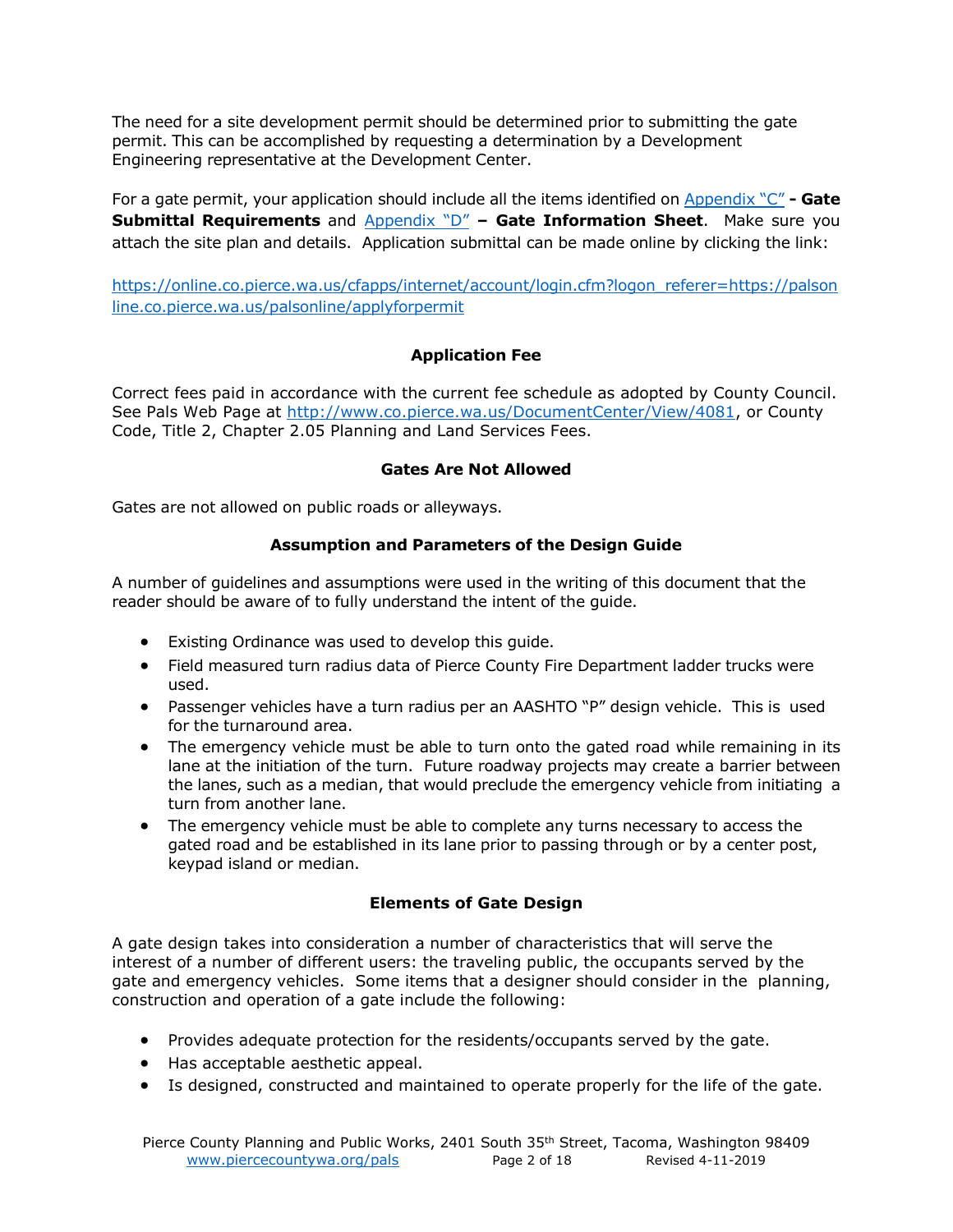- Allows vehicles, in particular emergency vehicles, to pass through the gate without difficulty.
- Allows vehicles, in particular emergency vehicles, to pass through the gate, maneuver around the access routes and return through the gate to exit the site.
- Provides vehicles that are denied access through the gate a safe and easy manner in which to turn around and exit the site.

#### **Minimum Design Requirements for Gates Providing Emergency Vehicle Access**

There are two design elements that must be achieved for any gate design that is submitted for application and approval:

- An emergency vehicle must be able to turn off the cross road and pass through the gate and;
- The emergency vehicle must be able to maneuver through the gate and turn around to exit the gate,

The design vehicle turn radius shall accommodate a Pierce County Fire Department vehicle. A copy of the turn radius is available from Development Engineering.

#### **Keypads and Keypad Islands**

Keypads shall be located such that a driver does not have to cross an opposing lane of traffic to operate the keypad.

Keypad pedestals may be placed on islands that are located in the roadway section. Keypad islands shall not be located in the traveled way. The keypad and island must not interfere with emergency vehicles entering or exiting the site.

Mailbox kiosks shall not be located in the keypad island.

[Figure](#page-14-0) 2 shows a cement concrete barrier curb and gutter. For asphalt curbs, use the flow line as the dimension point in lieu of the face of curb. For rolled concrete curbs, use the curb centerline as the dimension point.

See Table 1 for a summary of keypad design criteria.

| Table 1<br><b>Keypad Island Design Criteria</b> |                                                                        |  |  |  |  |
|-------------------------------------------------|------------------------------------------------------------------------|--|--|--|--|
| <b>Design Element</b>                           | <b>Requirement</b>                                                     |  |  |  |  |
| Length of island                                | 6 feet (measured face of curb to face of curb).                        |  |  |  |  |
| Width of island                                 | 3 feet (measured face of curb to face of curb).                        |  |  |  |  |
| Curb type                                       | Cement concrete barrier curb.                                          |  |  |  |  |
| <b>Setback</b>                                  | Keypad shall be setback 1 foot from the face of curb.                  |  |  |  |  |
| Vegetation                                      | Maximum height of vegetation above the top of curb shall be 24 inches. |  |  |  |  |
| Curve radius                                    | Face of curb radius shall equal 1.5 feet.                              |  |  |  |  |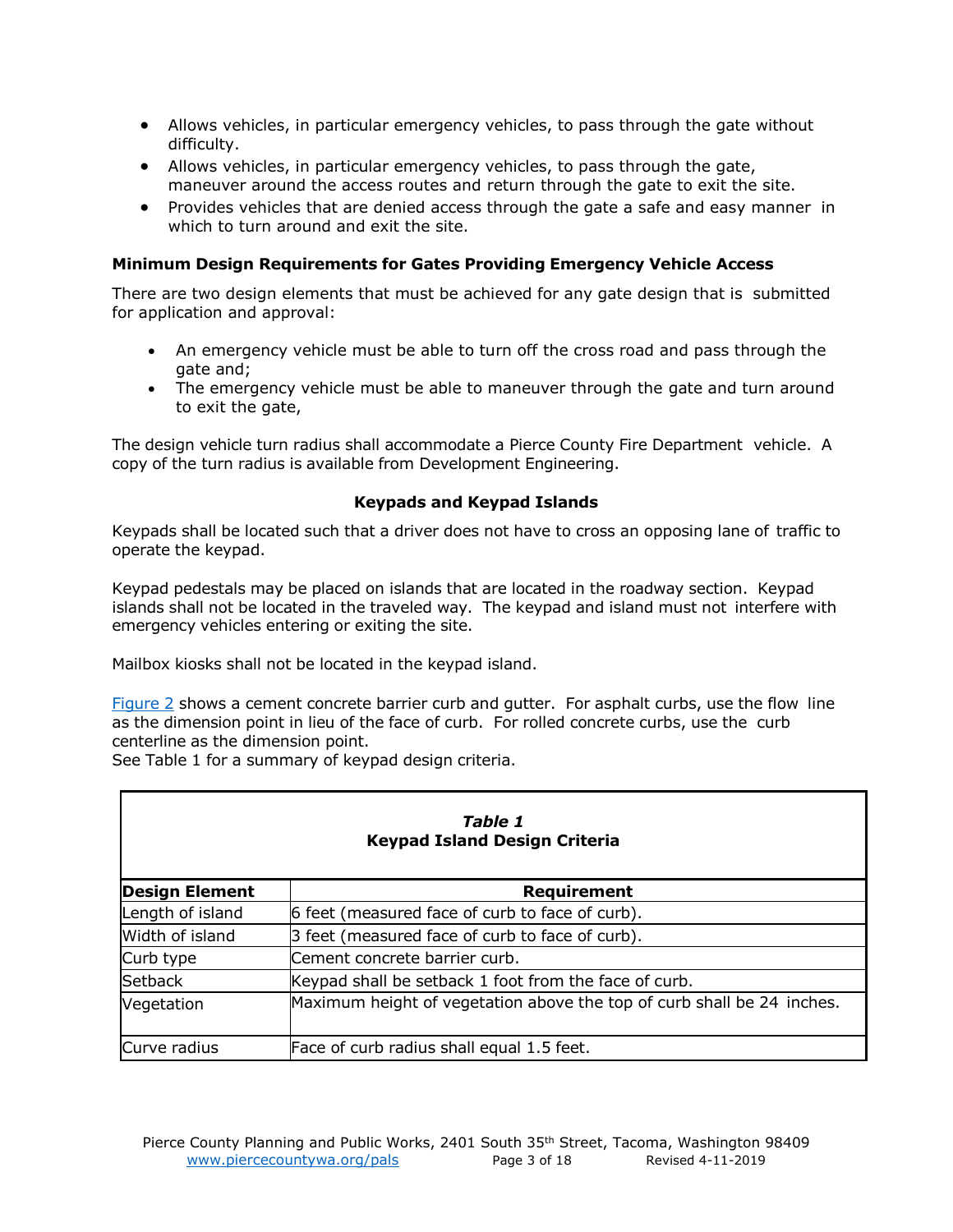#### **Turnaround Area**

Turnarounds are required in accordance with Table 2 located in this document. A prescriptive option is shown that provides a passenger car the opportunity to turn around and re-enter the roadway system in the event they cannot pass through the gate. [Figure](#page-13-0) 1 is a circular turnaround and maintains an unobstructed through-lane configuration for the ingress and egress lanes and allows the passenger vehicle to turn around without having to back up. Hammerhead turnarounds are also acceptable. Non-prescriptive turnarounds require the design to be stamped by a Professional Engineer licensed in the State of Washington. Surfacing material shall be the same as the traveled way surfacing material.

#### **Gate Setbacks**

Gates shall meet the setbacks in accordance with the requirements in Table 2 located in this document.

Parcels adjacent to a public road right-of-way may be subject to setbacks measured from a **future right-of-way** (FROW). Contact the Development Engineering Technical support staff at 253-798-3150, 253-798-3749, or visit us online and use "[About My Property](https://palsonline.co.pierce.wa.us/palsonline/#/AboutMyProperty)" to determine if your parcel has a FROW need.

#### **Clear Width**

Minimum clear widths must be provided in accordance with Table 2 located in this document and [Figure](#page-16-0) 4.

| <b>Gate Design Parameters Table</b>                                                         |                                                                           |                                             |                                                              |                        |                                   |                         |  |
|---------------------------------------------------------------------------------------------|---------------------------------------------------------------------------|---------------------------------------------|--------------------------------------------------------------|------------------------|-----------------------------------|-------------------------|--|
|                                                                                             | <b>Setback from Right-of-Way</b><br>Line/Easement                         |                                             | Turnaround                                                   |                        | Clear Width (see fig.<br>$\theta$ |                         |  |
| <b>Proposed Project</b>                                                                     | <b>Arterial Road</b>                                                      | <b>All Other Roads</b>                      | <b>Arterial</b><br>Road                                      | <b>All Other Roads</b> | <b>No Center Post</b>             | <b>With Center Post</b> |  |
| <b>Residential/Utility</b><br>(4)                                                           | 10'                                                                       | 0'                                          | Not Required                                                 | Not Required           | 15' (2)                           | 12'                     |  |
| Commercial/Industrial<br>(Gate Normally Open)                                               | 10' from gutter line or<br>at right-of-way line<br>(whichever is greater) | $\mathbf{0}$                                | Not Required                                                 | Not Required           | 24' (2)                           | 12'                     |  |
| Commercial/Industrial<br>(Gate Normally Closed)                                             | 60' or less based on<br>expected customer<br>vehicle size and queue       | Length of expected<br>customer vehicle size | Only if<br>passenger<br>vehicles will<br>regularly<br>access | Not Required           | 24' (2)                           | 12'(5)                  |  |
| <b>Single Family</b><br><b>Residential</b><br>Subdivision (<50 lots)                        | 60'                                                                       | 60'                                         | Not Required<br>(1)                                          | Not Required<br>(1)    | (3)                               | (3)(5)                  |  |
| <b>Single Family</b><br><b>Residential</b><br>Subdivision $(\geq 50$ lots) /<br>Multifamily | 60'                                                                       | 60'                                         | Required                                                     | Require<br>đ           | (3)                               | (3)(5)                  |  |

#### **Table 2**

Notes:

(2) Clear width shall be established such that emergency vehicles can access parcel with minimum 15-foot width, 20-foot inside radius and 45-foot outside radius.

(3) Subdivision minimum clear width requirements shall be designed to match the minimum traveled way requirements associated with the road classification. When a center post is proposed, the minimum clear width per side is the traveled way divided by 2.

(4) Utility facility includes utility or jurisdictional facilities that generates less than one ADT.

(5) Gates configured with a center post shall be setback a minimum of 60 feet from the road right-of-way/easement, 100 feet from centerline of road right-of-way or 100 feet from face of median or lane divider, whichever is greater.

<sup>(1)</sup> Bulb out area for keypad is required that will not obstruct the traveled way.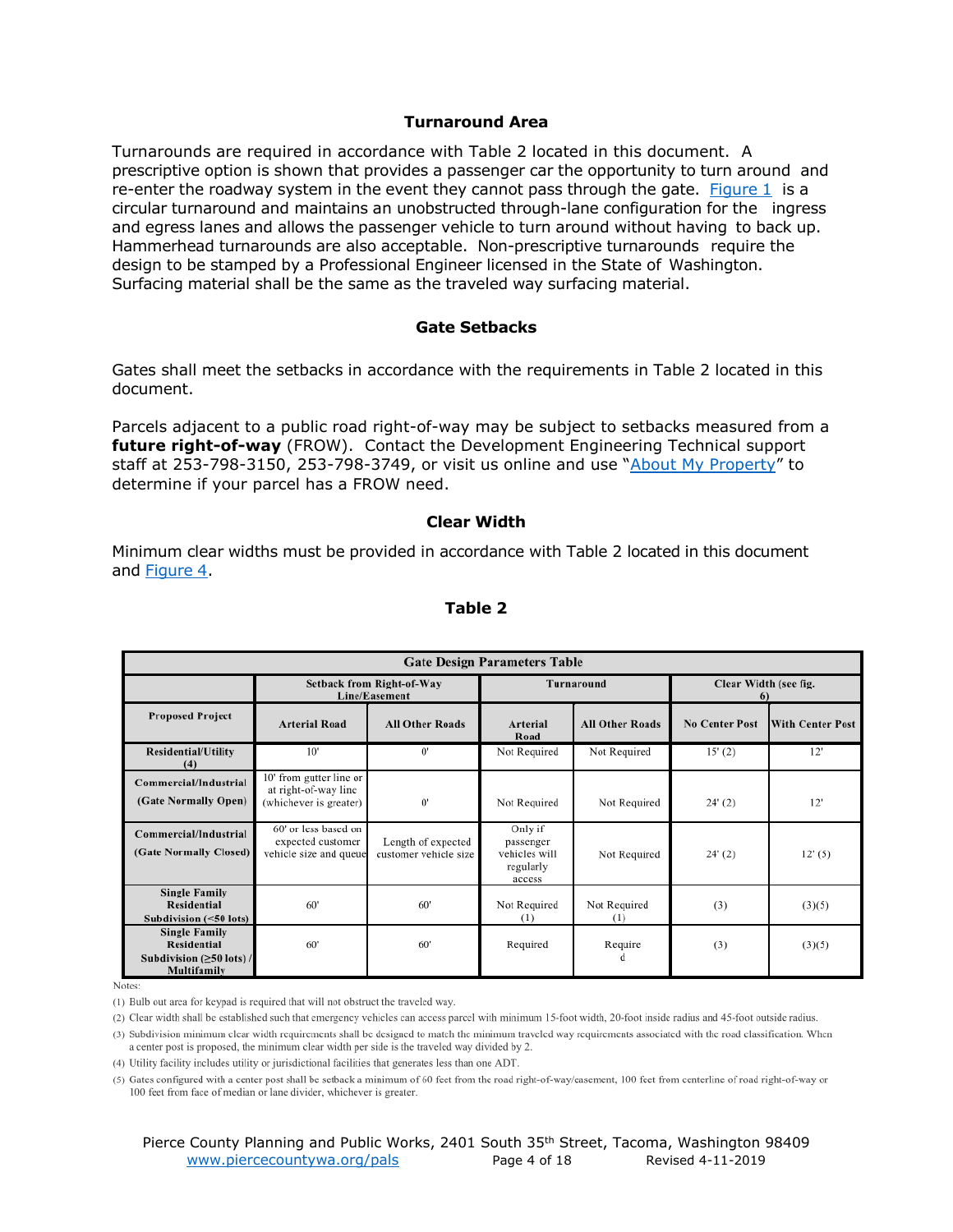#### **Sidewalks and Walkways**

The full width of a sidewalk or paved walkway must be maintained around any gate appurtenance.

#### **Gate Height**

Gates or support posts that are higher than six feet are required to have project specific structural plans, details and calculations stamped by a Professional Engineer licensed by the State of Washington. The details and calculations need to address the size and specifications of gate panels, columns, support arms, welds, footings, concrete, anchor bolts and any other structural elements specific to the project. The height is measured per [Figure](#page-16-0) 4.

#### **Traveled Way**

Gates must open to provide unobstructed access to all portions of the traveled way. Keypad islands shall not be located in the traveled way.

#### **Rapid Entry Capabilities**

Rapid entry requirements must be provided that are compatible with County Fire Districts and Fire Codes. Order forms for rapid-entry system components are available through the local Fire District serving the property. You can determine which fire district you are in by visiting us online at "[About My Property](https://palsonline.co.pierce.wa.us/palsonline/#/AboutMyProperty)" to find your local fire district. [Appendix "B"](#page-9-0) has a list of fire districts and contact telephone numbers.

You can also telephone the Development Center information line at 253-798-3739. Your parcel number or address is required to determine the Fire District. See Table 3 for a summary of the rapid entry requirements:

| <b>Table 3</b><br><b>Rapid Entry Requirements</b>                                                                                                                             |                                                                   |  |  |  |  |
|-------------------------------------------------------------------------------------------------------------------------------------------------------------------------------|-------------------------------------------------------------------|--|--|--|--|
| <b>Rapid Entry Mechanism</b>                                                                                                                                                  | <b>Applicability</b>                                              |  |  |  |  |
| Rapid entry key device (Knox key switch, box,<br>padlock or approved equivalent).<br>Electrically-activated gates shall default to<br>the unlocked position on loss of power. | Required                                                          |  |  |  |  |
| Emergency vehicle strobe detector or approved<br>equivalent.                                                                                                                  | Required for gates that serve 10 or more<br>dwelling units.       |  |  |  |  |
| Exit loop detector circuit                                                                                                                                                    | Required if an emergency vehicle strobe<br>detector is necessary. |  |  |  |  |
| Safety loop detector circuit                                                                                                                                                  | Required for electrically-activated gates                         |  |  |  |  |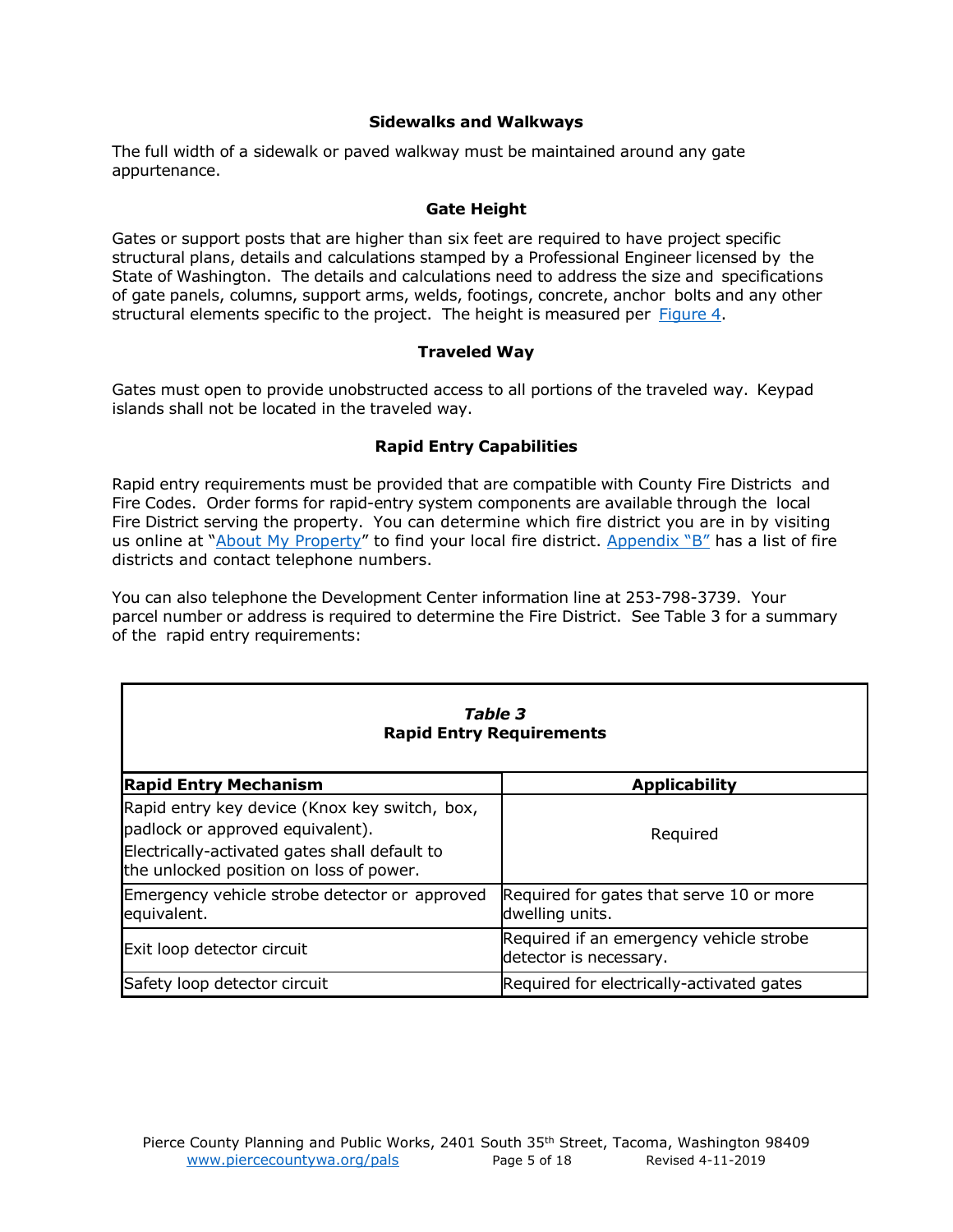#### **Rapid Entry Key Devices**

Rapid entry key devices (Knox keyswitch, box or padlock, or approved equivalent) are required to be installed on all gates. An electrically operated gate shall be equipped with a Knox keyswitch. The switch shall open the gate(s) on activation of the switch and they shall remain open until reset. Manually operated gates shall be provided with an access key located in a Knox key box or a Knox padlock.

Knox devices shall be located on the keypad island per [Figure](#page-14-0) 2 or on the right-hand side gate post, see [Figure](#page-15-0) 3, if a keypad island is not proposed.

Note: Gates operated by electricity require an electrical permit from the appropriate local agency. A copy of the approved permit must be submitted to Development Engineering Inspection Support before calling for final inspection.

#### **Emergency Vehicle Strobe Detector**

An emergency vehicle strobe detector receiver is required for gates that serve ten or more dwelling units. Gates shall open on activation of the emergency vehicle strobe detector receiver and remain open for thirty minutes and then automatically close. The receiver shall be mounted eight feet above the roadway and located on the gate support post located on the right side of the gate as you are entering the gated area.

#### **Exit and Safety Loop System**

An exit loop and associated detector is required when an emergency vehicle strobe detector system is required. The exit loop detector shall automatically open the exit gate as an exiting vehicle approaches.

Safety loops and associated detectors are required when electrically activated gates are proposed. Safety loops shall prevent a gate from opening or closing when a vehicle is detected by the loop detector. Photo reactive and "wand" style sensors are not considered an acceptable alternative. They may be installed as a supplement to a loop system.

#### **Snow Clearance**

Swing type gates shall have a minimum of six inches of clearance between the bottom of gate and the traveled surface, through its entire operating arc, to ensure operation during snowy weather.

#### **Maintenance**

All required rapid entry devices including Knox key device, emergency vehicle strobe detector, and exit and safety loop systems shall be maintained in an operable condition.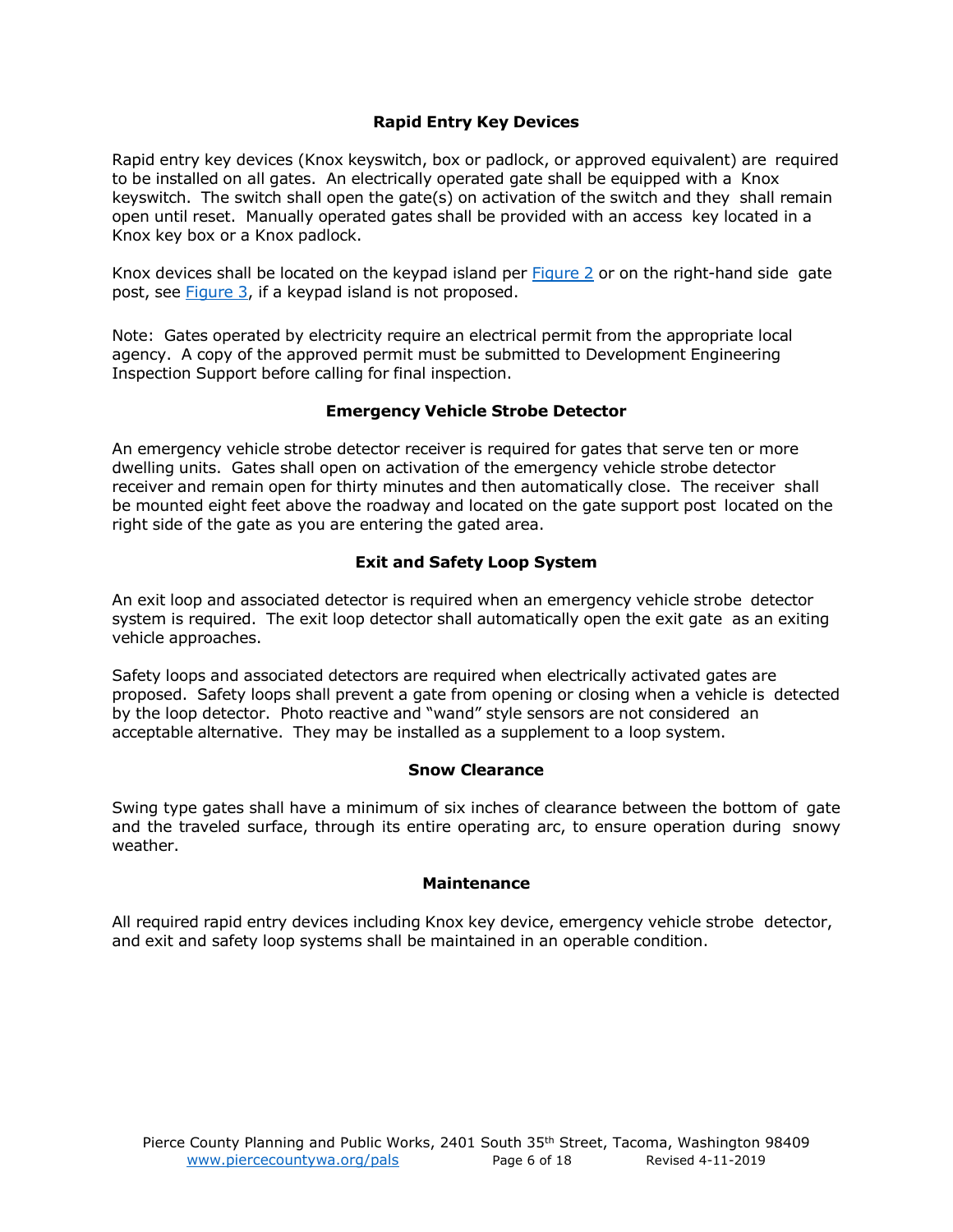#### **Gate Operational Test Form**

When your gate permit is issued, you will receive a copy of your permit, a set of stamped approved plans, and a **Gate Operational Test** (GOT) form. Before Development Engineering final inspection, your local fire district must visit your property to inspect the gate and complete the GOT form. You must provide the GOT form at the fire district inspection. To contact your fire district to arrange for an inspection, see [Appendix "B"](#page-9-0) for phone numbers. You must submit the GOT form to your Development Engineering Inspector before the final gate inspection. Submit the GOT test form electronically to Inspection at [PALSDevEngInsp@co.pierce.wa.us](mailto:PALSDevEngInsp@co.pierce.wa.us)

# **When to Call for Inspection**

- <span id="page-6-0"></span>**A.** Gates or supports **six feet or less** in height require **two inspections**, one fire district inspection, and at least one Development Engineering inspection:
	- 1. Your local fire district (see  $Appendix "B"$  for phone numbers) should be contacted for an inspection when the gate has been completely installed and is operational. The applicant is responsible for having the Gate Operation Test form available onsite for the fire district to complete. Submit the approved permit electronically to Inspection at [PALSDevEngInsp@co.pierce.wa.us](mailto:PALSDevEngInsp@co.pierce.wa.us)
	- 2. A Development Engineering final inspection can be scheduled when the following items have been completed:
		- The gate and its related components have been completely installed and the gate is operational.
		- The local fire district inspection is completed, and Gate Operation Test form has been e-mailed to Development inspection.
		- A copy of the approved electrical permit has been e-mailed to Development Engineering Inspection.
- **B.** Gates or supports **exceeding six feet** in height require **three inspections**, one fire district test and two Development Engineering inspections:
	- 1. The first inspection for gates over 6 feet is the gate post footing/foundation. It can be scheduled with Development Engineering after all excavation is complete, after forms are erected and reinforcing material is installed. **Concrete should not be poured until the inspector finds the form work and reinforcing acceptable.**
	- 2. Then follow inspection directions for gates that are six feet or less  $(A_1)$ .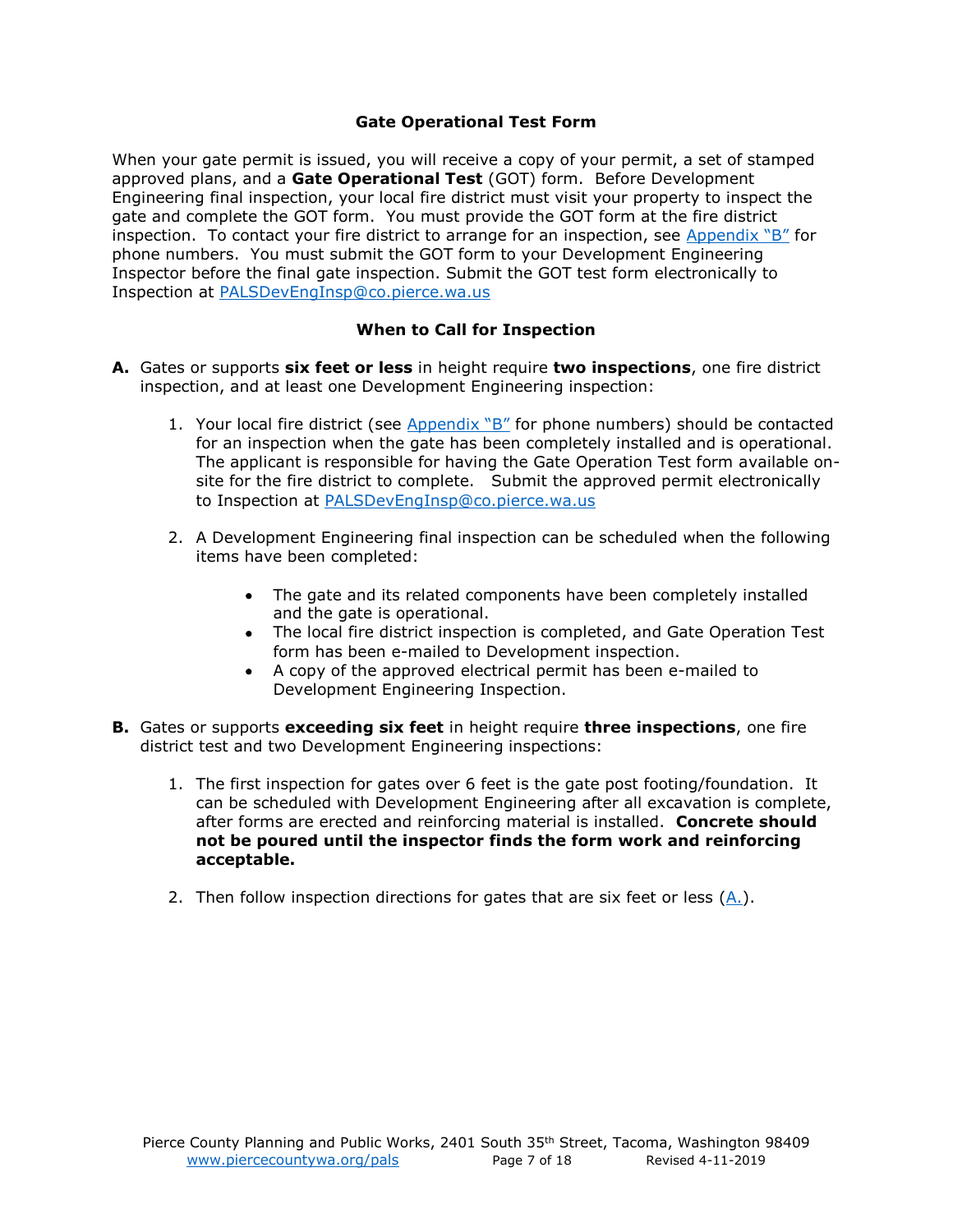#### **Requesting Development Engineering Inspections**

Inspections with the Development Engineering Section may be scheduled by telephone or over the Internet.

Telephone requests are made by calling Pierce County's Permit and Application Status System (PASS) at 253-798-4900 or 253-798-7290. The gate permit number is needed to schedule inspections.

Internet requests are made at **<http://palsonline.co.pierce.wa.us/palsonline/permitsearch>**. You must be a registered user of the site to schedule or cancel inspections.

#### **Development Engineering Inspection Results**

Development Engineering inspection results can be seen on line at **<http://palsonline.co.pierce.wa.us/palsonline/permitsearch>**. Inspection results are usually available on the web by the next business day.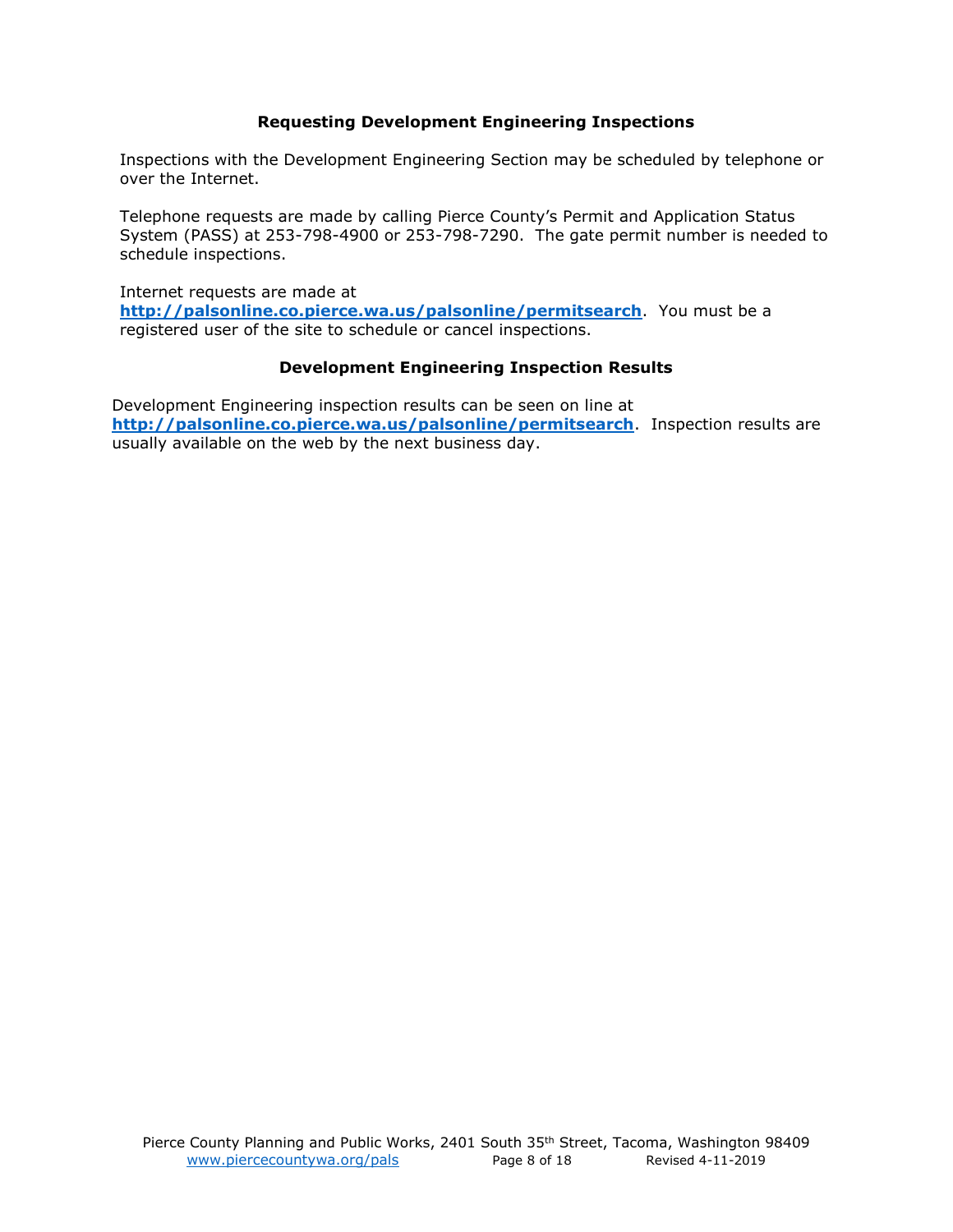# *Appendix "A"* **Definitions**

<span id="page-8-0"></span>**Buffer**: The space between the edge of the pavement or the back of the curb and the sidewalk.

**Clear Width**: The minimum distance between two gate supports and appurtenances when the gate is in an open position that an object could pass through. See [Figure](#page-16-0) 4.

**Driveway**: An access facility between the driveway approach point on a roadway, shared access facility or emergency vehicle access and the abutting private property used by vehicular traffic.

**Dwelling Unit**: One or more rooms designed for or occupied by one family for living or sleeping purposes and containing kitchen, sleeping and sanitary facilities for use solely by one family.

**Island**: A defined area between traffic lanes for control of vehicle movements and/or pedestrian refuge.

**Major Driveway Approach**: An approach that is used to serve multi-family and commercial uses with an approach traffic volume of 1,500 or more vehicle trips per day or 150 or more vehicle trips per peak hour.

**Minor Driveway Approach**: An approach that is used to serve a shared access facility or multi-family and commercial uses with an approach traffic volume of up to 1,500 vehicle trips per day or up to 150 vehicle trips per peak hour.

**Private Road**: A roadway facility in private ownership providing private access and used for travel of vehicles by the owner(s) or those having express or implied permission from the owner(s) but not by other persons. Private roads are generally located in a tract or easement.

**Shared Access Facility**: A privately owned drivable surface which serves up to six dwelling units.

**Traveled Way**: That portion of the roadway used for the movement of vehicles exclusive of the portion of the roadway width which is used or available for parking of vehicles. The traveled way does not include curbs and gutters. See [Figure](#page-17-0) 5.

**Turnaround**: An area provided in front of a gate that will allow a driver of a passenger car (AASHTO "P") to reverse the direction of travel in the event they cannot gain access through the gate.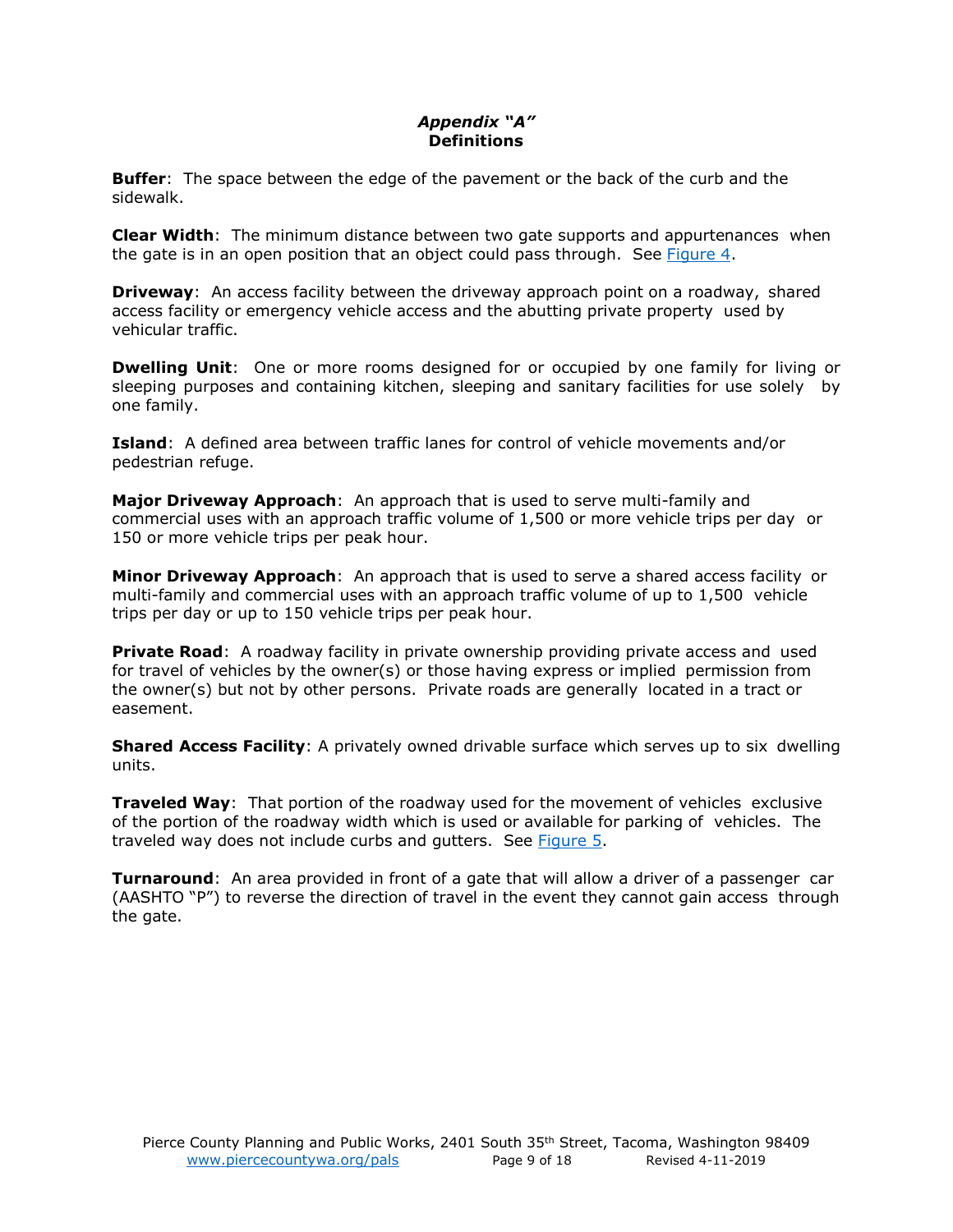# *Appendix "B"* **Fire District Contacts**

<span id="page-9-0"></span>

| <b>District No.</b> | <b>District Name</b>    | <b>Office Phone</b> |
|---------------------|-------------------------|---------------------|
| $\mathbf{1}$        | Sumner                  | (253) 863-1800      |
| $\overline{2}$      | Lakewood                | (253) 582-4600      |
| 3                   | <b>University Place</b> | (253) 564-1623      |
| 5                   | Gig Harbor              | (253) 851-3111      |
| 6                   | <b>Central Pierce</b>   | (253) 538-6400      |
| 8                   | Edgewood                | (253) 927-2313      |
| 10                  | Fife                    | (253) 591-5798      |
| 11                  | North Puyallup          | (253) 845-6666      |
| 12                  | <b>Buckley</b>          | (253) 863-1800      |
| 13                  | <b>Brown's Point</b>    | (253) 952-4776      |
| 14                  | Riverside               | (253) 992-5644      |
| 15                  | South Pierce            | (253) 847-4333      |
| 16                  | Key Peninsula           | (253) 884-2222      |
| 17                  | Roy                     | (253) 843-2424      |
| 18                  | Orting                  | (360) 893-7857      |
| 20                  | South Prairie           | (360) 863-1800      |
| 21                  | Graham                  | (253) 847-8811      |
| 22                  | <b>East Pierce</b>      | (253) 862-8300      |
| 23                  | Pierce 23               | (360) 569-2752      |
| 25                  | Crystal Mountain        | (360) 663-2634      |
| 26                  | Greenwater              | (360) 663-2522      |
| 27                  | Anderson Island         | (253) 884-4040      |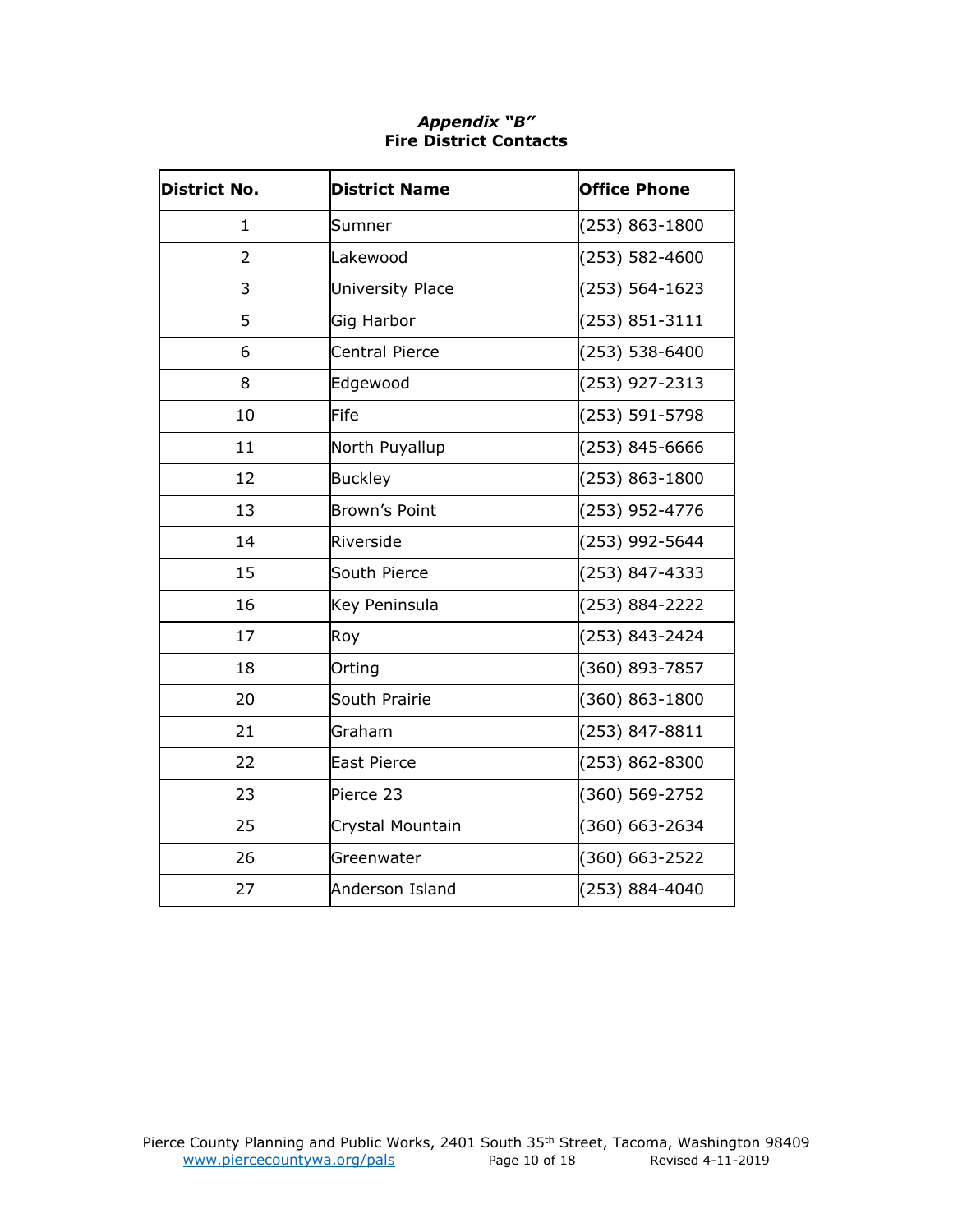# *Appendix "C"* **Gate Submittal Requirements**

#### <span id="page-10-0"></span>**Instructions**

To apply for a gate permit, go to [http://www.co.pierce.wa.us/index.aspx?NID=4640.](http://www.co.pierce.wa.us/index.aspx?NID=4640) All documents must be in PDF format. Submit only one document containing site plan and all supporting documents.

- **Information Sheet**. Complete all information requests.
- **Subdivision Documents**. For subdivisions of land, include a copy of the recorded short plat, large lot or formal plat. If a formal plat is in the preliminary plat stage, provide a copy of the approved preliminary plat. Provide all pages of the recording in their original size (do not reduce).

#### **Plans**

- **Site Plan**. Draw to scale (1"=10'), show north arrow, scale of drawing, Right-of-Way, property lines, roads, edges of paving, driveway, sidewalks, shoulders, buffers, medians, islands, buildings, easements, critical areas, 2-foot contours. Show the location of the strobe detector, keypad, safety and exit loops and Knox™ keyswitch. Provide dimension ties from gate to County Right-of-Way and edge of pavement. Show the gate in both the fully open and closed position. Use 22" x 34" sheet size.
- **Roadway Cross-Section/Gate Elevation**. Provide a cross sectional view of the roadway and gate. Include the width of the paving, curb section, shoulders, buffers and sidewalks as applicable and an elevation (front) view of the entire gate system. Include on Site Plan sheet or attach a separate 22" x 34" sheet.

Dimension the maximum height and the width of each gate panel and support post. Note the materials used in the construction of the gate. Show the height and orientation of the strobe detector and Knox<sup>™</sup> Keyswitch if required.

**Details**. Show appropriate details of the gatepost, including hinge points, swing direction, track attachments, latches and other accessory appurtenances. Show the location of the strobe detector, if one is required. For gates more than 6 feet in height, provide a detail of the gatepost footing. Include on Site Plan sheet or attach a separate  $22'' \times 34''$  sheet.

- **Standard Notes**. Include the standard notes from [Appendix](#page-12-0) "E" on the plan.
- **Catalog "Cut Sheets"**. Provide copies of manufacturer's "cut sheets" for rapid-entry components (Knox<sup>TM</sup> key system, strobe detector), exit and safety loops, loop detector and gate operator components.
- **Structural Details.** Gates or supports that exceed 6 feet in height require site specific structural details and calculations stamped by a Professional Engineer licensed by the State of Washington.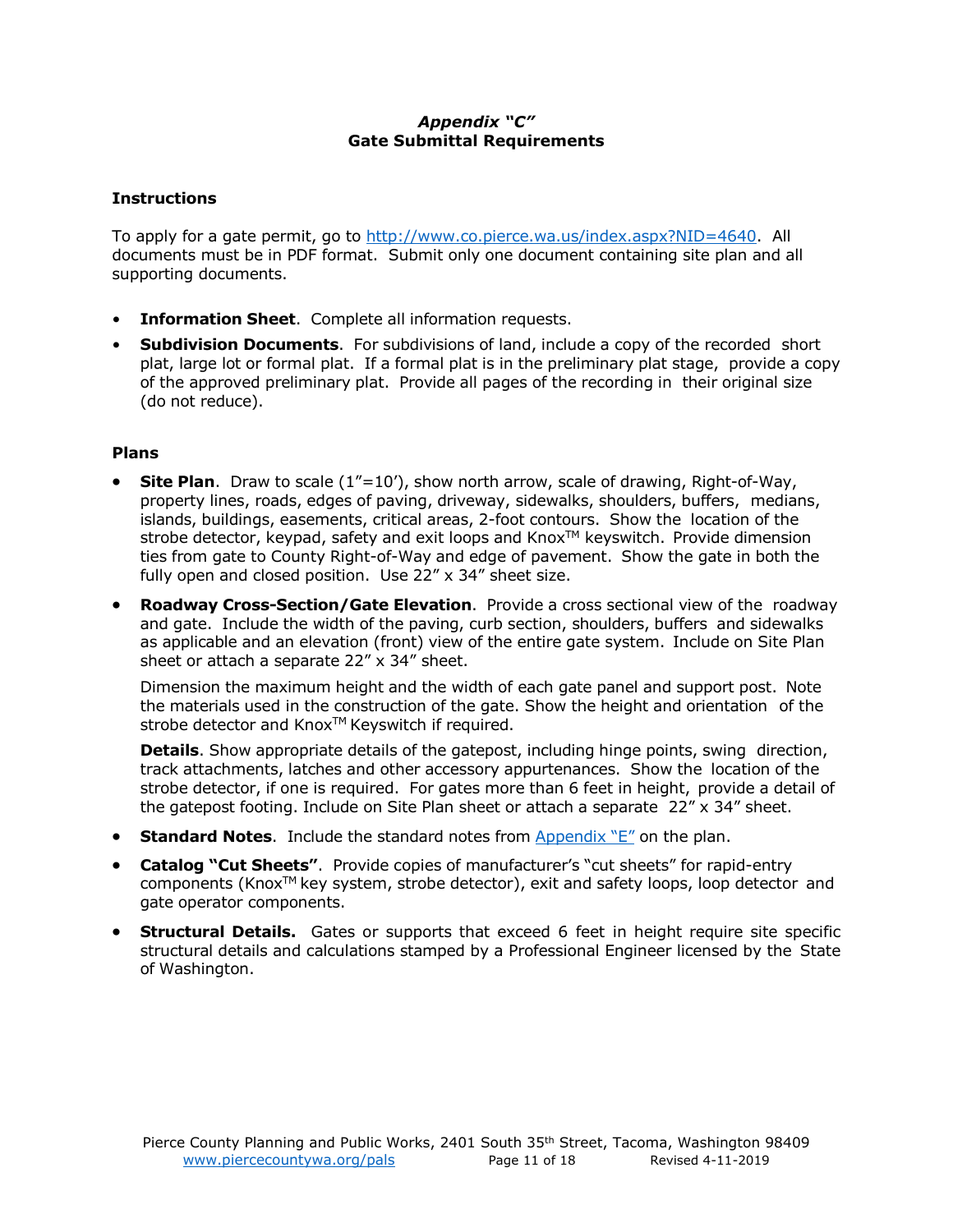# *Appendix "D"* **GATE INFORMATION SHEET**

<span id="page-11-0"></span>

| Project Name:                                                                                                                | Parcel No.:                                                                                  |  |  |
|------------------------------------------------------------------------------------------------------------------------------|----------------------------------------------------------------------------------------------|--|--|
| Scope of work (check one): $\Box$ New gate                                                                                   | $\Box$ Revision to permitted gate                                                            |  |  |
| Name of road gate will be built across:                                                                                      |                                                                                              |  |  |
| Name of closest cross street to gate:                                                                                        |                                                                                              |  |  |
| Fire District Name:                                                                                                          | Fire District No.:                                                                           |  |  |
| easement):                                                                                                                   | If gate is in an easement, note recording number of easement: (Attach a copy of the recorded |  |  |
| Name of property owner:                                                                                                      |                                                                                              |  |  |
| Address of property owner:                                                                                                   |                                                                                              |  |  |
| Phone number of property owner:                                                                                              |                                                                                              |  |  |
| Name of applicant (person):                                                                                                  |                                                                                              |  |  |
| Name of applicant's company:                                                                                                 |                                                                                              |  |  |
| Mailing address of applicant:                                                                                                |                                                                                              |  |  |
|                                                                                                                              |                                                                                              |  |  |
| Number of parcels accessed by gate:                                                                                          |                                                                                              |  |  |
| Number of Single Family Residences, Duplexes and/or Accessory Dwelling Units (site built or<br>mobile) accessed by the gate: |                                                                                              |  |  |
| Number of apartment or condominium units accessed by gate:                                                                   |                                                                                              |  |  |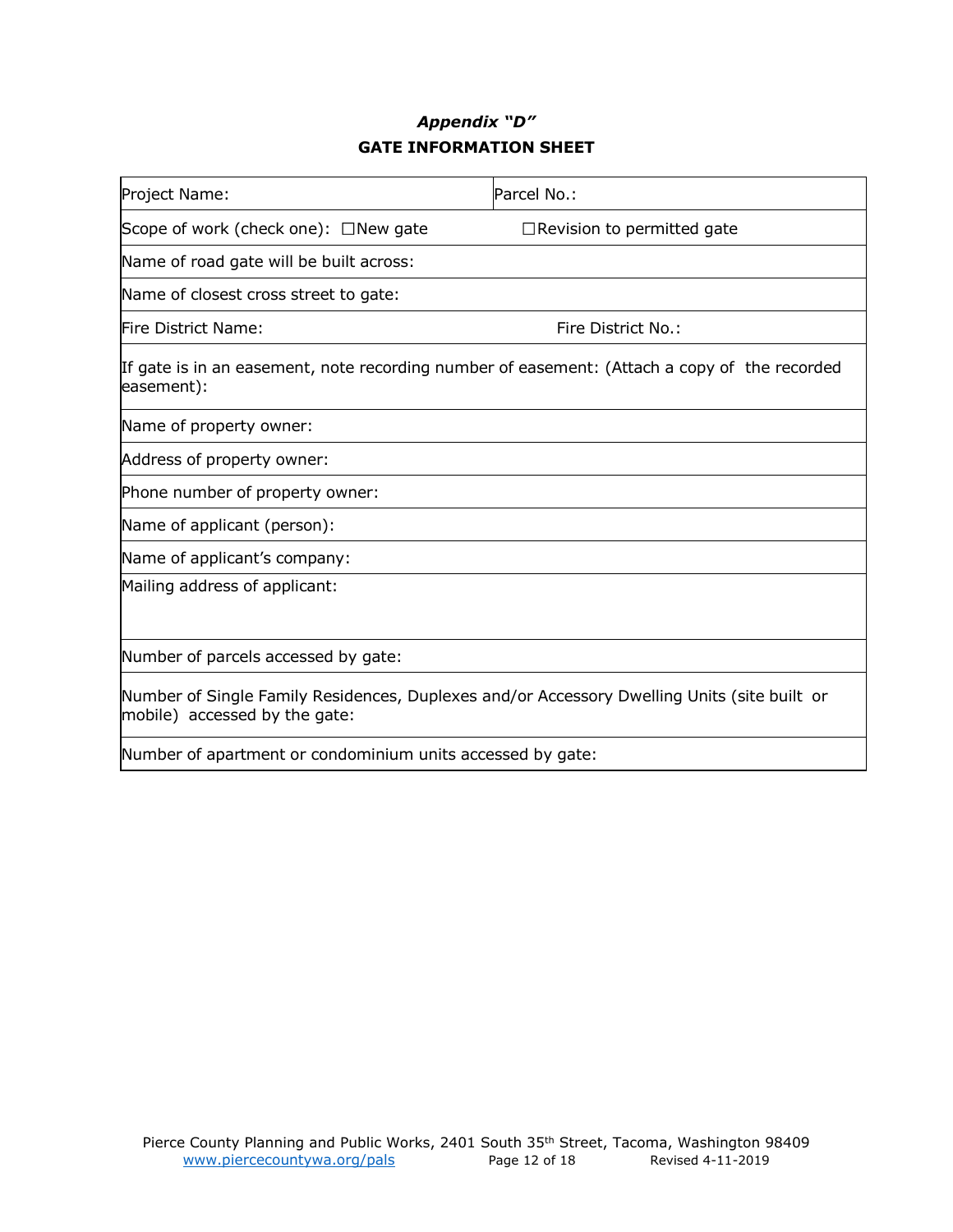#### *Appendix "E"* **Standard Notes for Gates**

<span id="page-12-0"></span>Show the following standard notes on the plans. Delete any note that is not applicable to your specific project. In most cases notes 1 through 3 will apply to all gates, notes 4 through 7 will apply to electrically operated gates and note 8 will apply to a gate equipped with an emergency vehicle strobe detector.

All gates:

- 1. The property owner is responsible for maintaining the rapid entry devices in an operable condition.
- 2. Prior to requesting a Final Inspection from the Development Engineering Section the applicant shall submit a copy of the completed Gate Operation Test form and a copy of the electrical permit. The electrical permit shall be finaled and cover both line and low voltage systems.
- 3. All pivoting gates shall have a minimum of six inches of clearance between the bottom of gate and the traveled surface, through its entire operating arc.

Electrically operated gates:

- 4. The gate lock shall default to the unlocked position in the event of a loss of electrical power.
- 5. All gates shall open on activation of the Knox key switch and shall remain open until manually reset.
- 6. The safety loop detector circuit shall prevent the gates from closing on a vehicle in its path. An exit loop detector circuit or emergency vehicle strobe detector receiver shall automatically open the gate upon emergency vehicle approach to the exit gate from inside the complex.
- 7. Electrically operated gates require a permit for the installation of line and low voltage devices. Contact the appropriate permitting agency (state or utility company) for required permits. Pierce County does not issue electrical permits.

Emergency vehicle strobe detector equipped gates:

8. All gates shall open on activation of the emergency vehicle strobe detector and remain open for a minimum of thirty minutes and then automatically close.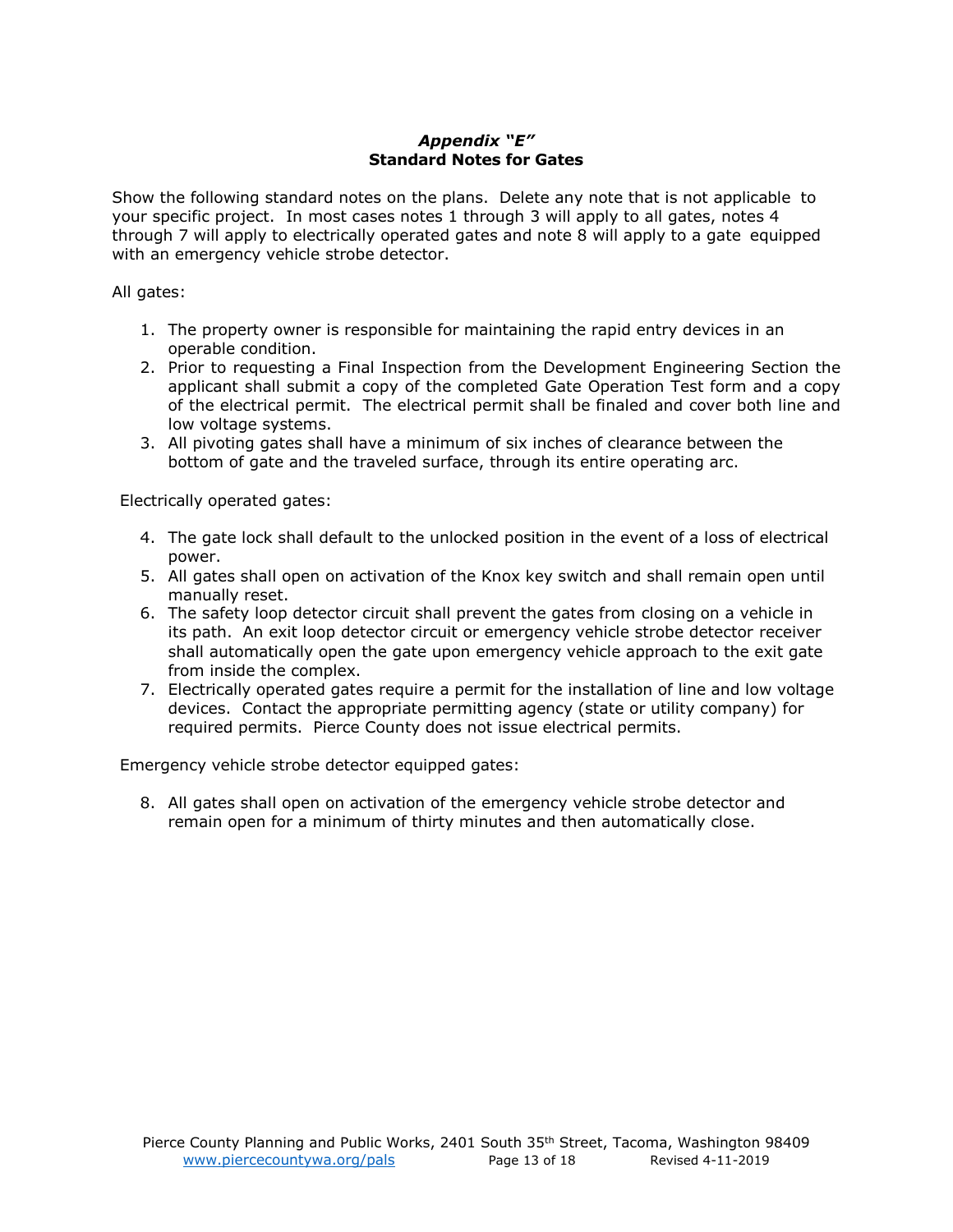<span id="page-13-0"></span>

# Figure 1 CIRCULAR TURNAROUND

NOTES: (1) SEE INTERSECTION CORNER RADII REQUIREMENTS IN CHAPTER 5-3.3 OF THIS MANUAL. (2) SEE GATE DESIGN PARAMETERS TABLE FOR GATE SETBACK REQUIREMENTS.<br>(3) SEE GATE DESIGN PARAMETERS TABLE FOR CLEAR WIDTH REQUIREMENTS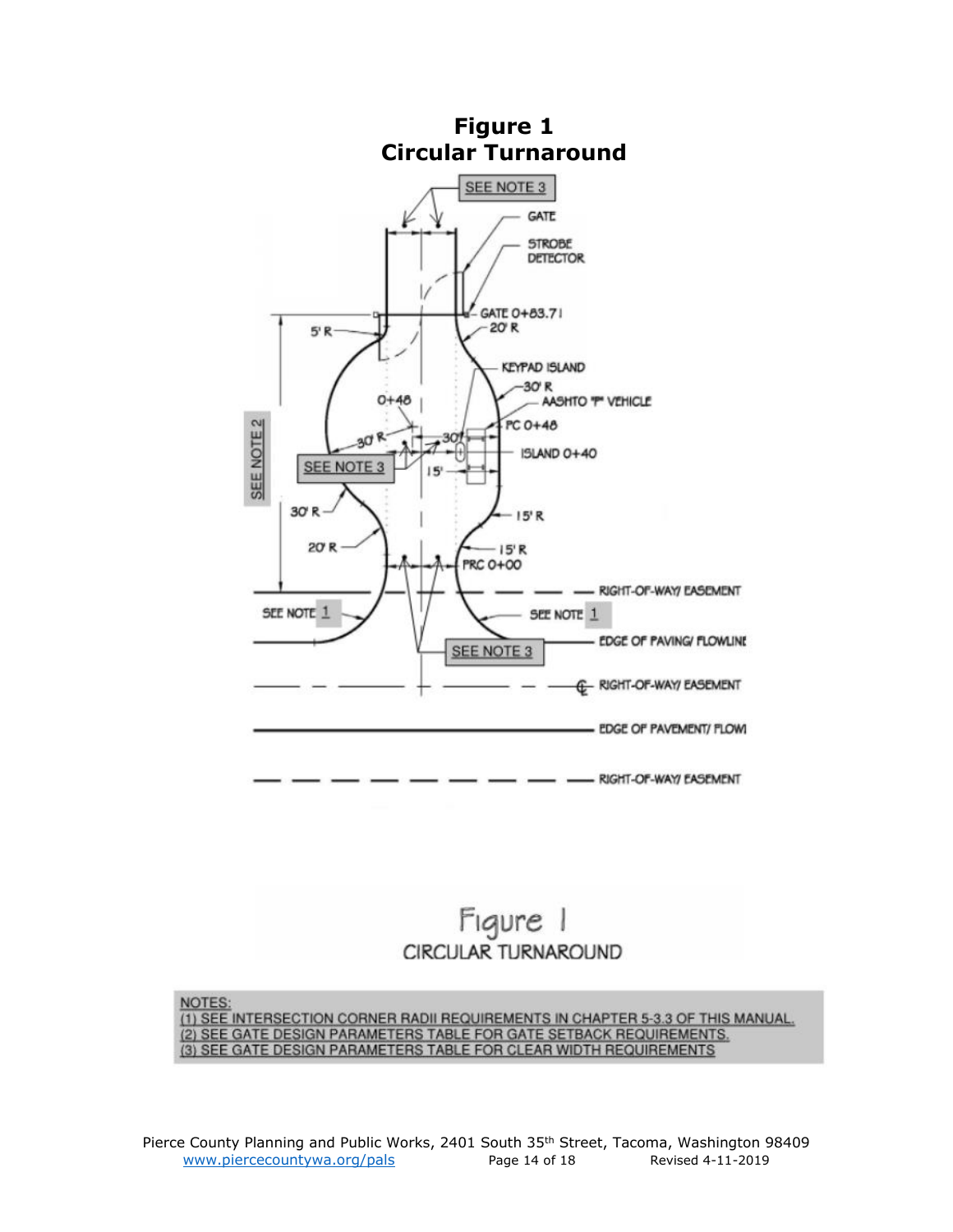<span id="page-14-0"></span>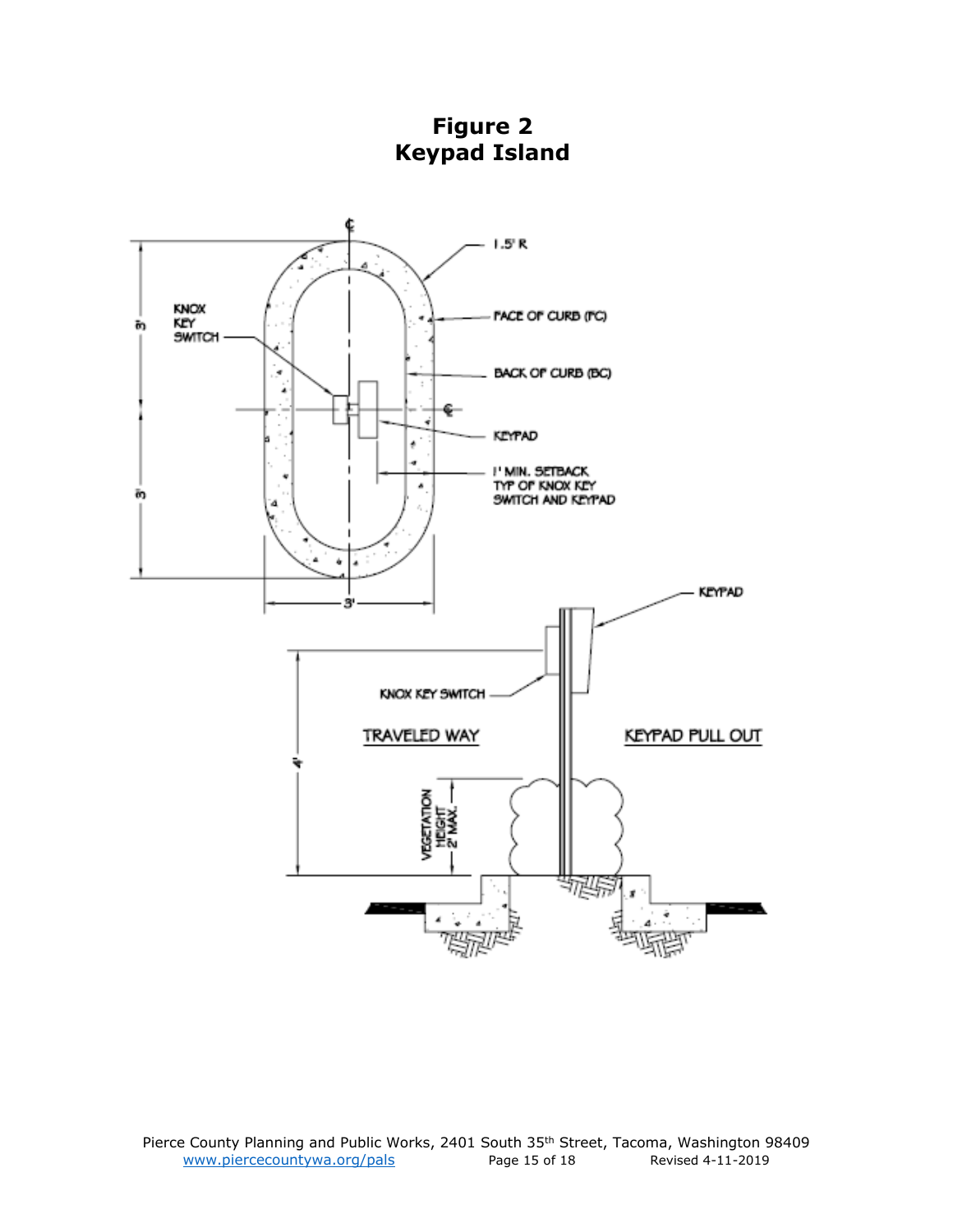**Figure 3 Strobe Detector & KNOX Device**

<span id="page-15-0"></span>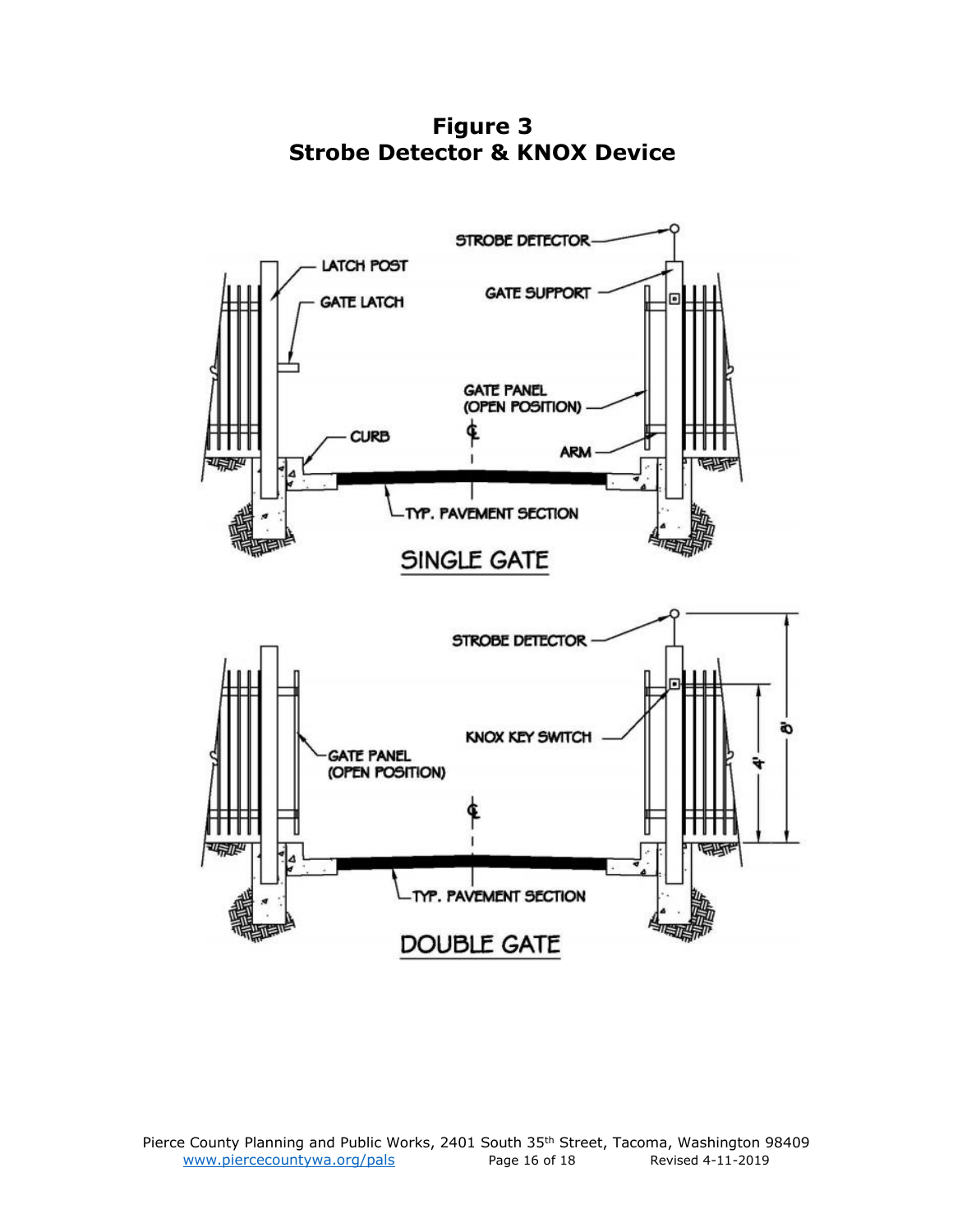**Figure 4 Clear Width & Height**

<span id="page-16-0"></span>